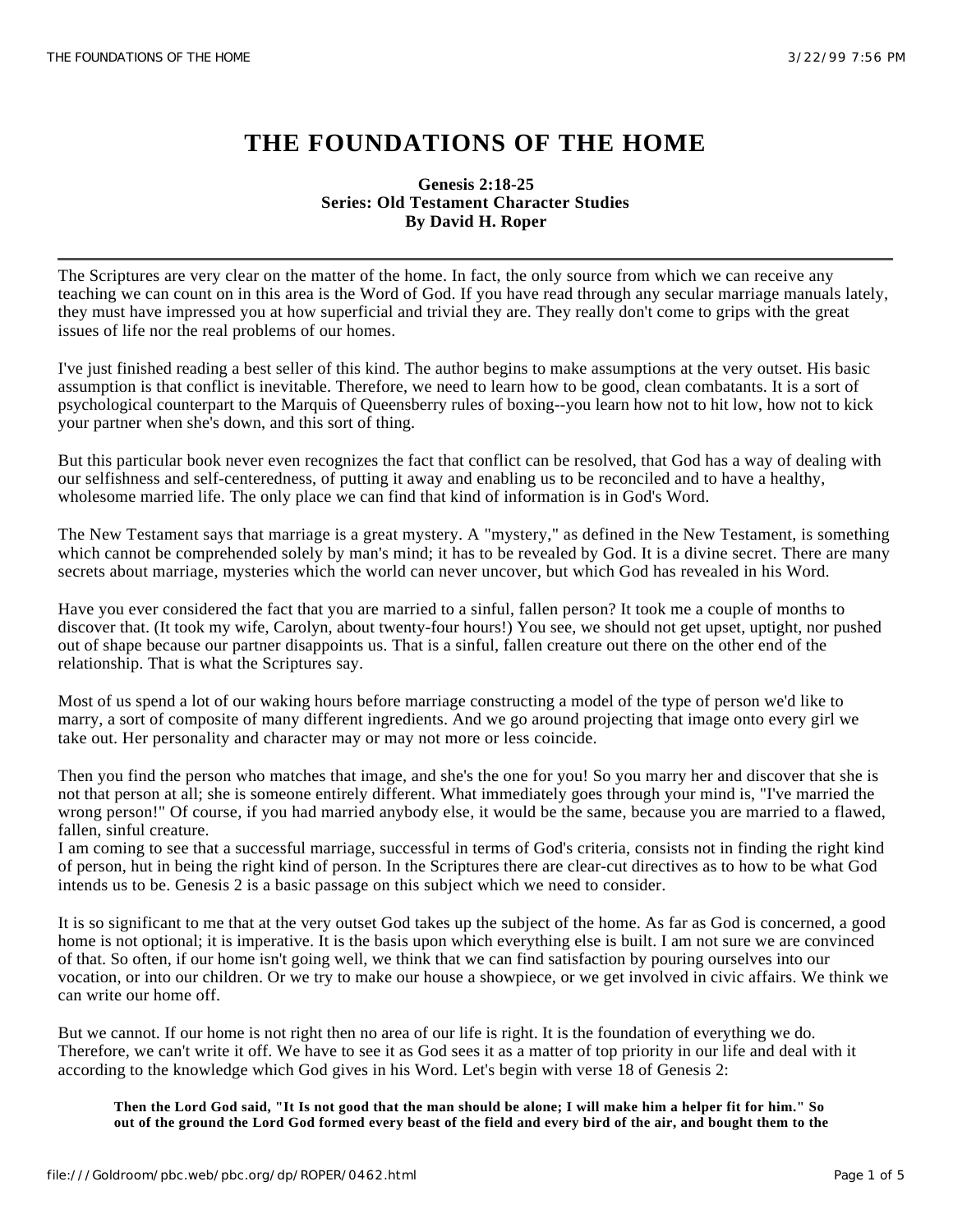**man gave names to all cattle, and to the birds of the air, and to every beast of the field, but for the man there was not found a helper fit for him. So the Lord God caused a deep sleep to fall upon the man, and while he slept took one of his ribs and closed up its place with flesh, and the rib which the Lord God had taken from the man he made into a woman and brought her to the man. Then the man said, "This at last is bone of my bones and flesh of my flesh."**

[I wish there were some way to translate "this" more accurately. It is an untranslatable Hebrew expletive, the counterpart of our word, "Wow!" in the feminine gender.]

**"This at last is bone of my bones and flesh of my flesh." "This** [the same word again] **shall be called Woman, because this was taken out of Man." Therefore a man leaves his father and mother and cleaves to his wife, and they become one flesh. And the man and his wife were both naked, and were not ashamed.**

It strikes me that our goal is to have a relationship with which we are not ashamed.

There are several principles in this passage which I would like to call to your attention. The first and most obvious is that it takes God to make a marriage. A successful marriage is not merely that two people live together compatibly. It involves a third Person. It is simply impossible to build any kind of wholesome, satisfying love relationship apart from God. Love is an exotic, something which comes from outside of us, produced by the activity of God in our life.

We can never hope to develop any kind of adequate love relationship whatsoever with our partner unless we are cultivating our love relationship with Jesus Christ. Show me a man who is out of fellowship with Christ and I'll show you a man who is out of fellowship with his wife. It is just that simple. How can we expect to lead our wives, unless we are led of the Spirit? How can you, as a wife, expect to submit to the leadership of your husband, unless you are willing to submit to the leadership of Jesus Christ in your life? There is simply no other way to develop a home. The second principle in this paragraph is that the man is the leader and the responsible party in the relationship. He is prior, in terms of that he was created first. He is responsible in terms of the development of the relationship--it is he who takes the initiative, who leaves father and mother and who cleaves to his wife. Man is the leader. There is simply no way we can get away from that.

Now before we talk about what leadership is we need to state what it is not, because there are so many erroneous concepts attached to this Scriptural idea. Leadership is not dictatorship. It is not running our homes like a drill sergeant. It is leadership after the model of Jesus Christ, who loves the church to the extent that he was willing to give himself up for it. It is that kind of leadership.

It is not, as the world tells us, batting your wife around. I thank God, personally, for a father who never once touched my mother in anger. I never saw him strike her, never saw him raise his voice in anger against her. And I knew that if I ever hit my mother, or ever talked back to her, he would have belted me a good one. I knew it. He would never let my mother wait on us kids. If we wanted something from the refrigerator we had to get up and go after it. My mother was never a slave in our house. She was honored and revered and appreciated. You see, it is not leadership to be a tyrant and a dictator, to be lord in your home in such a way that you mistreat your wife. To me, frankly, nothing is more despicable than a guy who hits his wife. That is not leadership.

Leadership does not imply that men are superior to women, or that women are inferior to men. If you look carefully at 1 Corinthians 11, you can see that Paul delineates the lines of relationship which exist throughout the world. God the Father is God over all. The Son, Jesus Christ, is subject to him. The man is to be subject to Jesus Christ. The woman is to be subject to the man. That is a chain of command, but nowhere in that chain is there any implication that anyone is inferior to anyone else. Is Jesus inferior to the Father? No, he is equal to him. But he is subject to the Father. So in our homes the fact that we men are constituted by God as the leaders of this relationship in no way implies that we are superior, or that women are inferior.

Leadership does not mean that men make all the decisions. It does not mean that we are always right. It simply means that we are responsible for the way that home goes.

Leadership involves at least two basic aspects. It involves, first, a thoughtful, prayerful cultivation of our love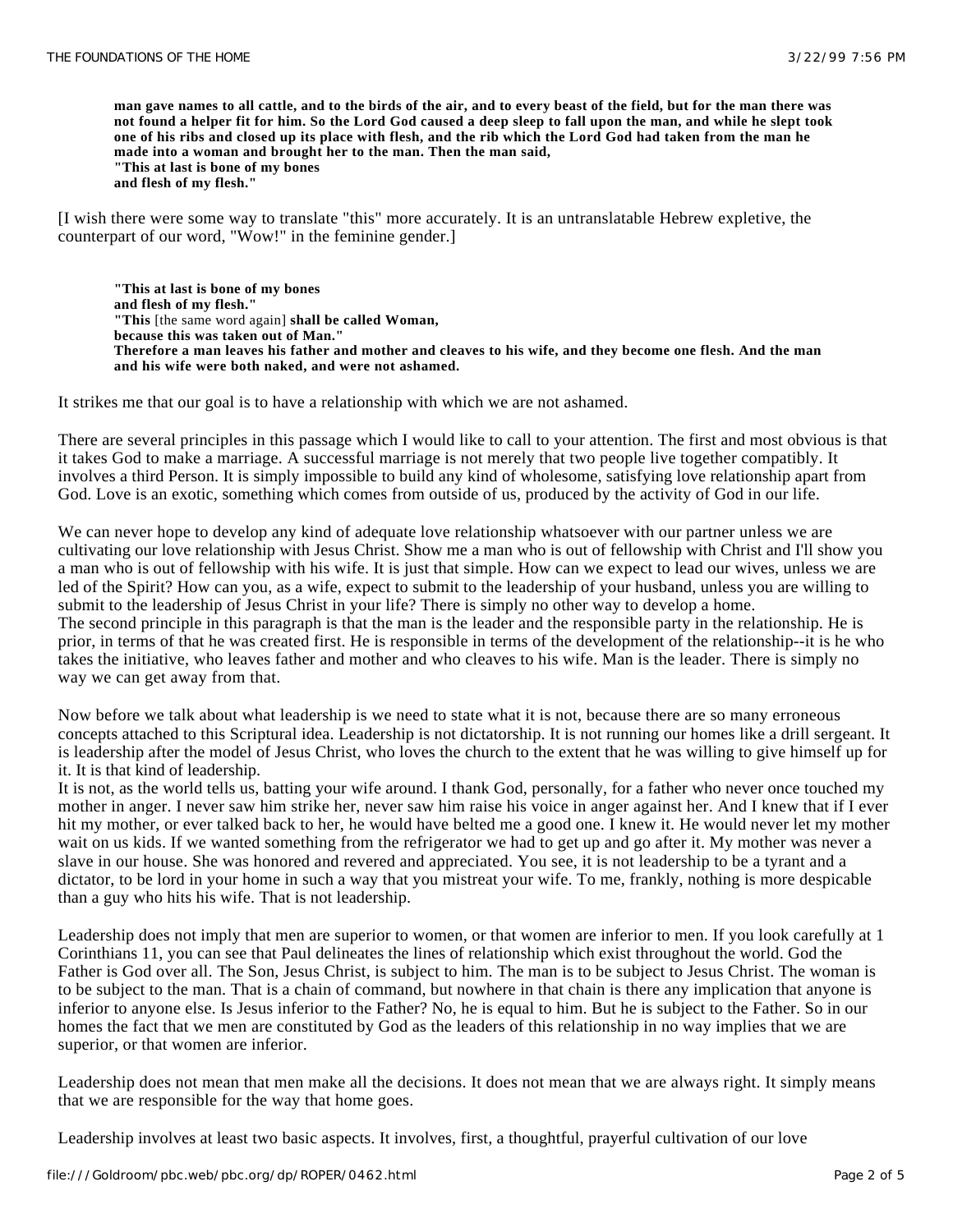relationship at every level, physical, emotional, and spiritual. As leaders our greatest concern ought to be the physical and emotional well-being of our wife. Peter says that men are to love with their wives ''according to knowledge," or according to reason, because women are "the weaker vessel." By that he doesn't mean that women are weaker physically; he means they are weaker emotionally. They have a tendency to act out of their emotions. Therefore men ought to act out of reason and give reasonable leadership in their homes.

That means, men, that our wife is not responsible for bucking us up and making us emotionally stable. We are to find our security from the Lord, But it is right for our wife to lean on us for her security. Therefore when you come home and find that everything has gone wrong--the kids have been climbing the walls, the washing machine broke down, all the bills came in--and your wife is down, it is wrong for you to get resentful that your wife has to look to you for emotional strength. "But," you say, "I've been out in the world fighting dragons all day and I have a right to come home and collapse in my easy chair and read the newspaper." We do not have that right!

Now, this is not to imply that a wife should not take an active, intelligent interest in her husband's work, sympathizing with him in his problems and rejoicing in his accomplishments. Nor do I mean to suggest that a wife should inflict upon her husband a long recital of trivial woes the minute he walks in the door. She has her own relationship with the Lord and she is responsible to rely upon him for her adequacy in ministering to the needs of her family. But our responsibility as a leader is to be aware of the weakness of our wife in this area and to come home and provide the kind of stable leadership that she needs.

We are also responsible for her spiritual well-being. Paul says in Ephesians 5 that Christ sanctified the church with the washing of water by the Word. And he equates the responsibility of the husband with that of Christ. The husband is to sanctify the wife by the washing of water with the Word. As you know, to sanctify someone means to put them to their intended purpose. We are to use the Word of God (which means that we must first know it ourselves) in such a way that our wife becomes the kind of person God intends her to be.

Yes, leadership means giving thought to the cultivation of your relationship. There is not one of us men who does not give careful attention to the cultivation of our vocation. We spend hours thinking and preparing to be an adequate businessman or professional or technician or whatever our job may be. But how much thought do we give to the cultivation of our home life? Someday we are going to stand before Christ, and he is not going to ask me how much I made a year. I don't think the subject will ever come up. He is not going to ask me if I became chairman of the board. He will ask me what happened in my home. That is where I'm responsible.

The second basic aspect of leadership is that it grows out of sacrificial love. This is embodied in the expression, "a man cleaves to his wife,'' which is expanded in Ephesians 5 where Paul discusses the requirement for the husband to love his wife as Christ loves the church. We are to be leaders, and we are to be lovers. You can't have one without the other. Leadership without love is tyranny; love without leadership is mushy sentimentality. You must have both. You have to be both a leader and a lover. Christ loved the church and gave himself for it. He did not give things: he gave himself.

I know a woman who has everything--from a material standpoint--that a person could want. She drives a Continental, has beautiful clothes, a lovely apartment. Her husband gives her everything, but he never gives of himself. She's the most miserable person I know. Our leadership demands that we give ourselves to our wives, whatever that entails--our time, our energy, our substance, yes--but ourselves we are to give as Christ gave.

And we are to make our love known. You don't have to read very far through the Scriptures to discover that God loves you. He manifested his love to you, and he keeps on manifesting his love to you. When was the last time that you told your wife that you loved her? "Five years ago. It was true then, and I haven't revoked it yet, so she must know it." Men, when we were taking these girls out we were zipping around the car opening doors for them. Now it's "What's the matter, you got a broken arm?" Candy? "Naw, she's too fat already." Flowers? "Save those for the funeral." When do we really give the kind of thoughtful attention that our wives need, so as to demonstrate our love as Christ consistently and constantly demonstrates his love for us?

Of course this involves submission on the part of wives. There can be no leadership without a willingness to be led. If you do not allow your husband to lead, you defraud him of his manhood, and you defraud yourself of your womanhood. A man cannot lead unless you are willing to allow him to fulfill his obligation of leadership.

There is another principle in verse 24: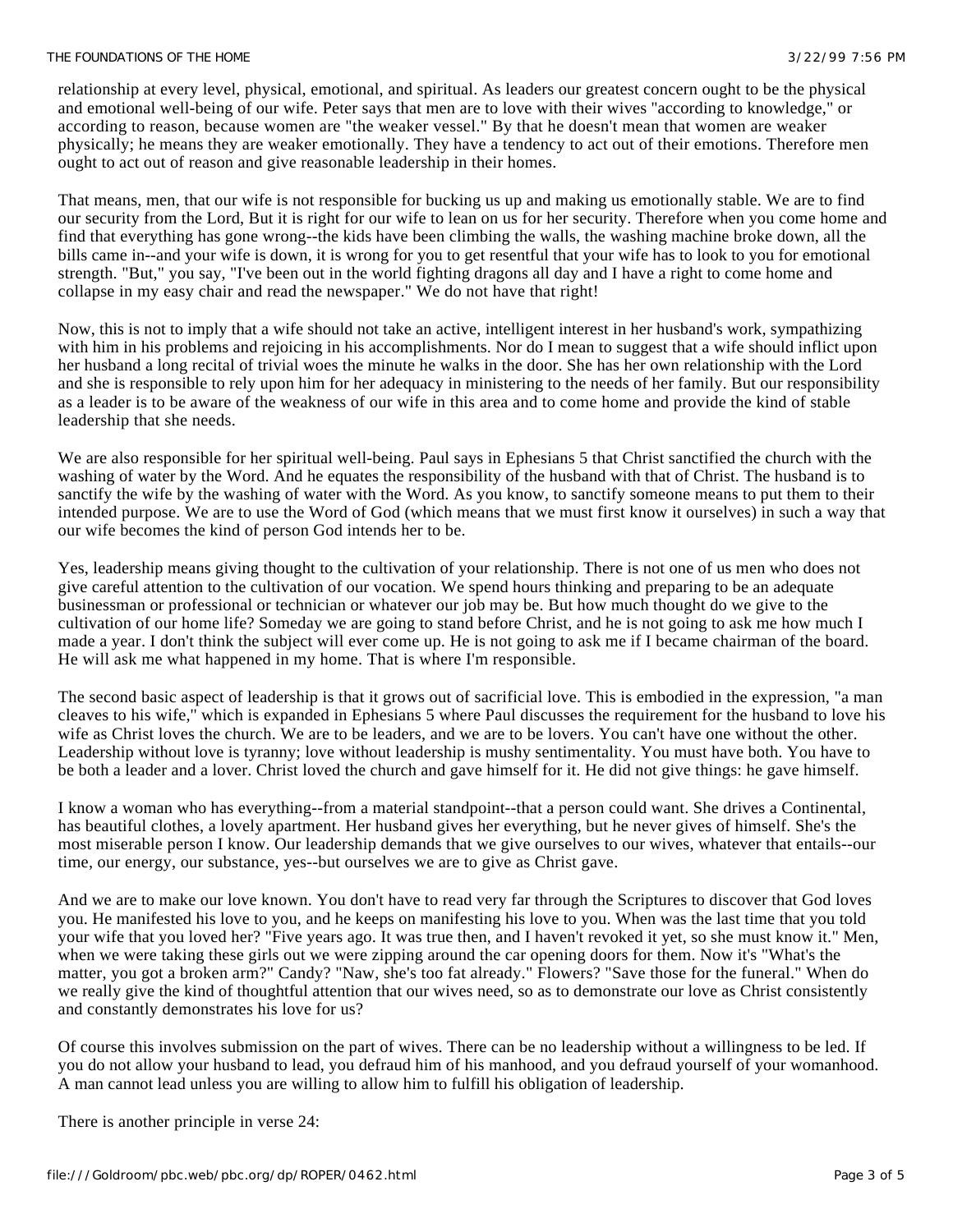#### **Therefore a man leaves his father and his mother and cleaves to his wife, and they become one flesh.**

A marriage relationship is intended to be permanent and exclusive. The man leaves father and mother, not in the sense that he forsakes love or reverence or care for them, but in the sense that he quits his dependence upon them. Paul says in 1 Timothy 5 that to fail to give our parents the honor that is due them is really a disavowal of our faith. We must honor and respect them. But in terms of dependence we are to abandon them in order to establish this other relationship which involves cleaving to our wives. The Hebrew word means "adhere to." In some places in the Old Testament it means "pursue after." It is a very strong term meaning "to stick together, no matter what."

You won't learn that from our culture today. The contemporary mentality is, "If it doesn't work, bail out. Pull the ripcord. Find somebody else." But the Scriptures say, at the very outset, that there must be a dogged determination to make this thing go. By God's grace we will make our homes a display piece. But it takes determination.

Have you read the book of Hosea lately? Hosea was married to a prostitute. She kept abandoning him and running away with other men. She was perpetually unfaithful. But God would say, 'Go get her and bring her back." So Hosea would go get her and bring her back. And she'd run away again. "Hosea, go get her." And he would go after her again. He kept loving her, and loving her, until finally she submitted to his love. It demands commitment.

"But," you say. "I'll have to suffer!" So what's new? Peter says, in 1 Peter 2:21,

#### **For to ills you have been called, because Christ also suffered for you leaving you an example, that you should follow in His steps.**

Paul says, in Philippians 1:29,

#### **For it has been granted to you that for the sake of Christ you should not only believe in Him but also suffer for Him.**

That's right, you will suffer! But by God's grace your marriage will change as you determine to fulfill your responsibility in your home.

I was talking to a pastor recently who was relating a counseling situation he had experienced. A woman came to him and said, "I want a divorce." He said, ''Well, that's pretty radical. Why do you want a divorce?" "Oh, lots of reasons." He said, "Can you give me one?" "Oh, lots of them," The pastor said, "I tell you what to do, you go home and take a 3x5 card and list all the reasons why you want a divorce. Then come back and we'll talk it over."

The next week she came back with her little list. "Do you still want a divorce?" "Right!'' "Why?" "He won't pick up his socks.'' The pastor was incredulous. "Your husband won't pick up his socks?" "Right, that's number one!" You laugh, but do you know that every day in our community people are breaking up their homes over trivia like that? Because they are not committed! They are not willing to cleave to one another.

There is a very important principle in verse 25:

### **And the man and his wife were both naked, and were not ashamed,**

There are two interpretations of that statement. The obvious one is that they were not ashamed of their sexuality. This was before the fall, before sex became the twisted, kinky thing it is in all too many people's minds today. They accepted their sexuality. They were not ashamed of it. But beyond that there is a simple understanding. They were open and honest with one another. They didn't try to cover up. They weren't defensive. After the fall they put on fig leaves and tried to hide their nakedness, tried to pose and to be something that they weren't. But before the fall they were open. They communicated, they shared. They didn't hide anything away.

We stuff grievances way back down deep inside. We do it all the time, because we are afraid we will disrupt the unity of our home. We think we ought to operate under the policy of ''peace at all costs." And so instead of quarreling we stuff it all down inside. And we stuff, and we stuff, and hide away all the little resentments and annoyances that take place day after day until finally something happens to trigger an explosion and it all comes out. And it all comes out wrong. We say things that we never meant to say, things our partners never forget.